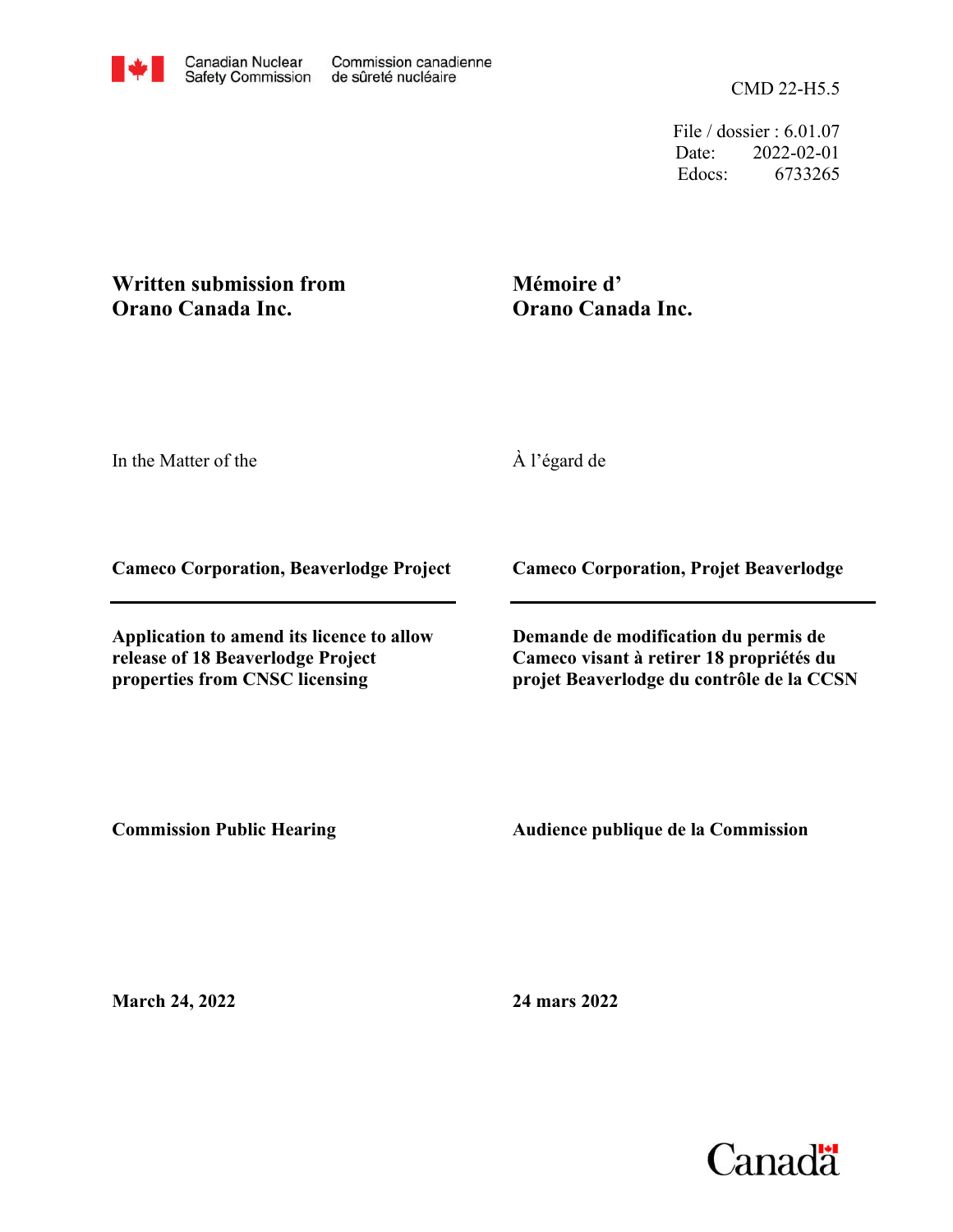# **Orano Canada Inc**.

**Written Intervention for Cameco Corporation Request to Amend the Beaverlodge Licence to allow release of 18 properties from CNSC licensing**

CNSC Public Hearing March 23-24, 2022

**February 2022**



**Orano Canada Inc.**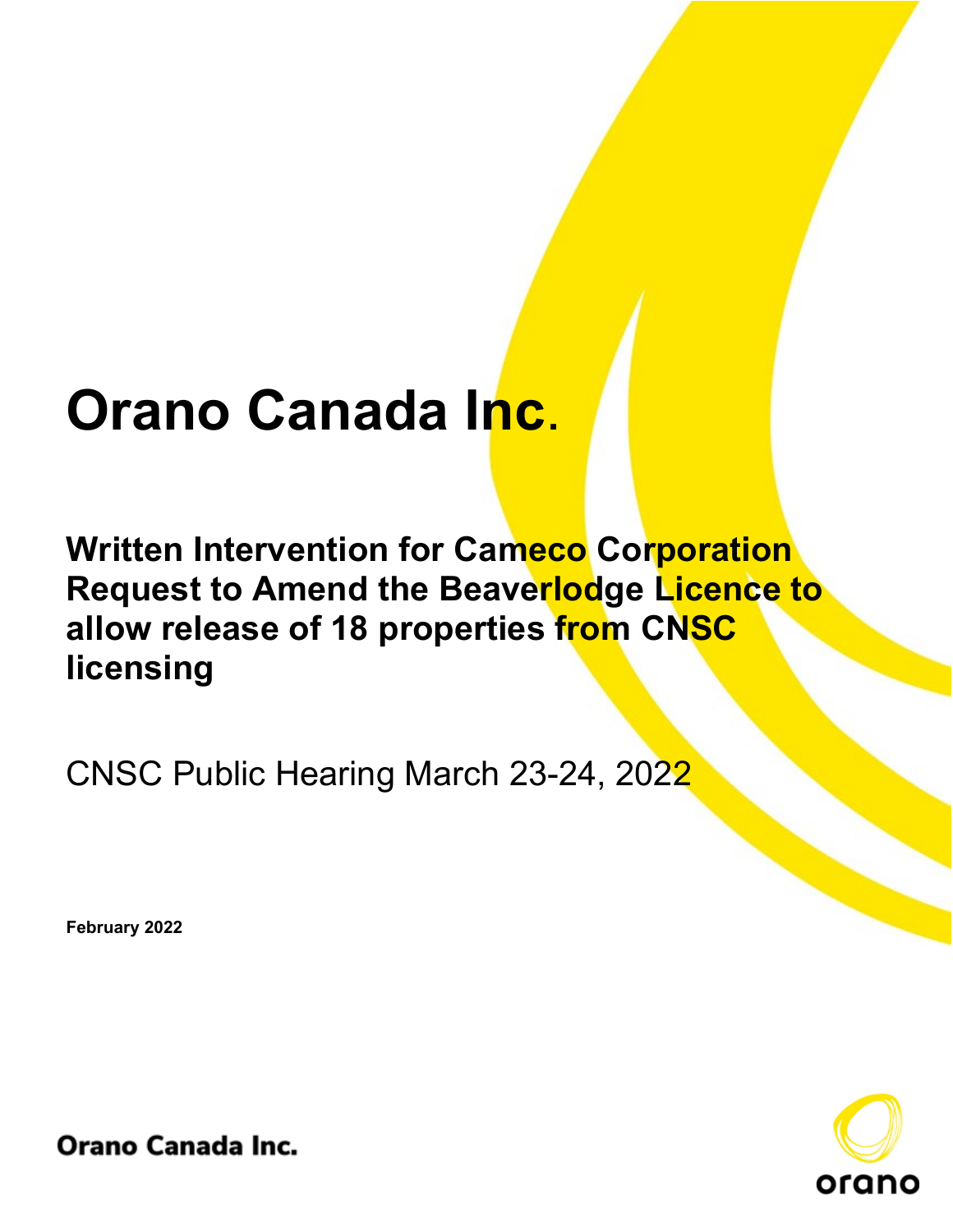## **Introduction**

Please accept this correspondence as Orano Canada Inc's (Orano) written intervention for Cameco Corporation's (Cameco) request to amend the Beaverlodge Project licence to allow for the release of 18 properties from CNSC licensing.

Orano Canada has been exploring for uranium, developing mines and producing uranium concentrate for more than 55 years. Headquartered in Saskatoon, Saskatchewan, Orano is a leading producer of uranium in Canada. Orano is the operator of the McClean Lake mill, the most technology advanced mill in the world for the processing of high-grade uranium ore without dilution. Orano is joint-venture partner in the Cigar Lake, McArthur and Key Lake mines and mill, operated by Cameco and is the sole owner/operator of the Cluff Lake Decommissioned Project. As such, Orano is familiar with the requirements to decommission a site, as well as the robust review process and level of engagement needed to prepare projects for acceptance into Saskatchewan's Institutional Control Program.

Orano has reviewed Cameco's application and supports the request to release 18 Beaverlodge Project properties from CNSC licensing. Cameco is a competent and responsible manager that has fully assessed the properties against the performance objectives as described in the Beaverlodge Management Framework, ensuring the properties are eligible for release from CNSC licensing and can be accepted in the provincial Institutional Control Program by the Saskatchewan Ministry of Energy and Resources.

#### **Evaluation**

Cameco has established and implemented a regulatory approved systematic process (the Beaverlodge Management Framework) for understanding environmental conditions and land use of the decommissioned Beaverlodge Project properties, with the objective to ensure the properties met the criteria for release from CNSC licensing.

Orano has reviewed the information presented by Cameco and supports the conclusion that each of the 18 properties meet the established performance objectives and are safe, secure, stable or improving and pose minimal risk to public safety and the environment and will support traditional activities, such as hunting/gather of country foods and the collection of firewood.

Upon release from CNSC licensing the properties are eligible for long-term stewardship in the province of Saskatchewan's Institutional Control (IC) Program, or free-release depending on the presence of historical mining/milling activity. The province of Saskatchewan accepts responsibility of properties that are entered into the IC Program, including the long-term monitoring, any potential maintenance and unforeseen events. The costs of these activities are covered by funds provided by Cameco to the province of Saskatchewan at the time of transfer.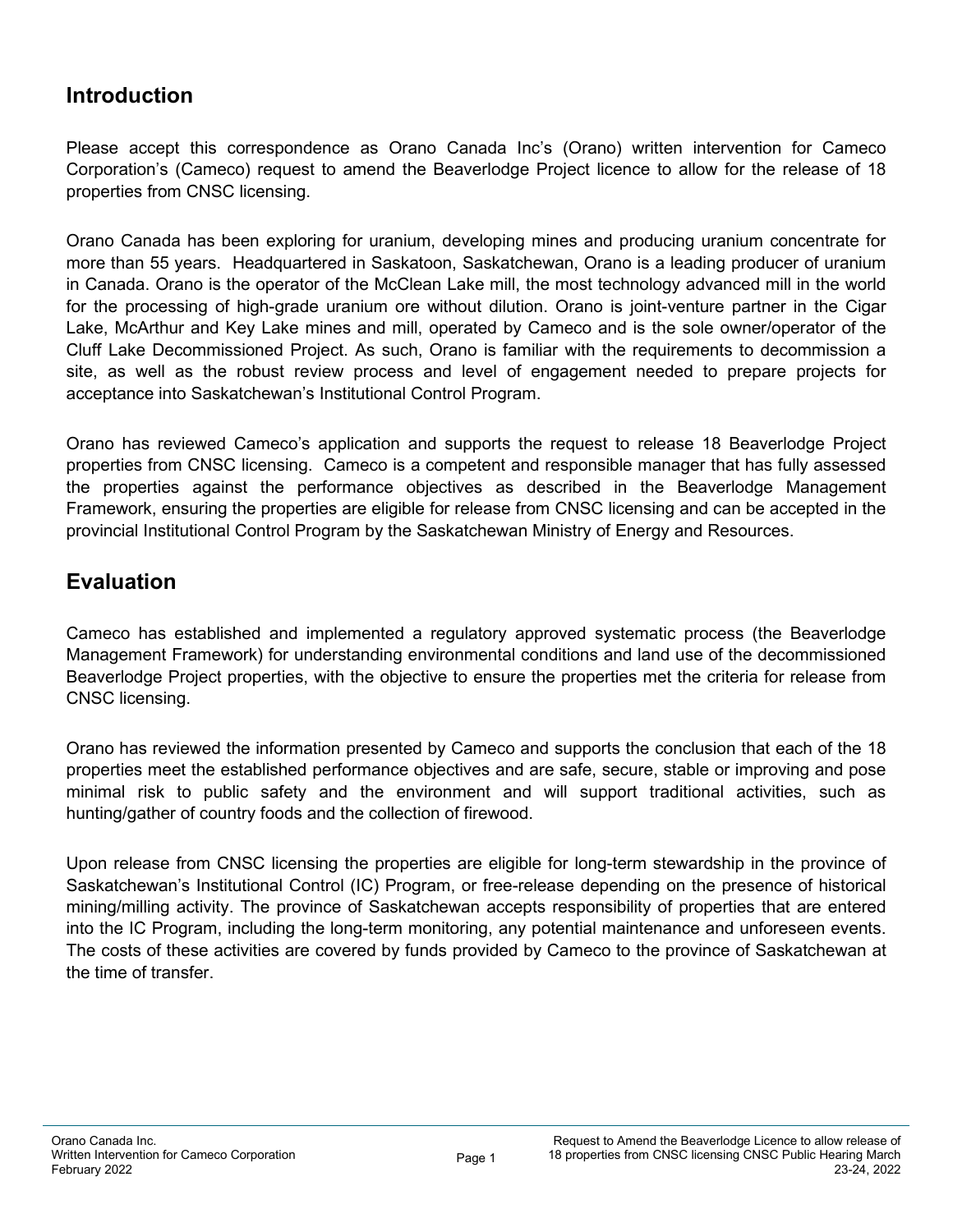# **Engagement**

Cameco has implemented a robust Public Information Program for the Beaverlodge Project, ensuring target audiences that are interested in the decommissioned properties are informed about activities, potential effects on the environment and the health and safety of persons. In response to the restrictions in place due to the COVID-19 pandemic, Cameco adapted its engagement strategy to ensure opportunities existed to share information and receive feedback from interested parties, including virtual meetings and site tours.

In addition to the approved Public Information Program, in 2016, Cameco, along with Orano signed a confidential collaboration agreement (CA) with the seven Athasbasca Basin Communities, referred to as the Ya' thi Néné CA. Two pillars of this CA, community engagement and environmental stewardship describe the company's obligations for informing and engaging with the Athabasca Basin communities. Engagement primarily occurs through the Athabasca Joint Engagement and Environmental Subcommittee (AJES), a committee formed through the CA to represent the Basin communities.

Another important group of community representatives is the Northern Saskatchewan Environmental Quality Committee (NSEQC), consisting of representatives appointed by provincial government, from 32 northern municipal and First Nations communities.

As both a signatory and a participant in presentations and information sharing opportunities with the AJES and the NSEQC, along with Cameco's robust Public Information Program, Orano is well-informed and confident in the level of engagement and outreach that Cameco has conducted on the Beaverlodge Project.

# **Country Food and Water Safety**

Various programs such as the Community Based Environmental Monitoring Program (CBEMP), the Eastern Athabasca Regional Monitoring Program (EARMP) and a two-year study focused on the Uranium City area demonstrate that the country foods and water that are consumed by community members are safe and part of a healthy diet.

Cameco, in partnership with Orano, the Government of Saskatchewan and the CNSC established the Eastern Athabasca Regional Monitoring Program (EARMP) in 2011. The program assesses the ecological integrity of Saskatchewan's northern watersheds in order to address potential environmental concerns, to review potential environmental effects from uranium mining and milling and to identify sustainable management practices in the region.

The goal of the EARMP study design is to monitor for potential effects on the water, fish, berries, and wildlife in the Athabasca region downstream of uranium mining operations. The EARMP community program was developed to address potential concerns about the safety of traditional country foods. EARMP's community sampling program collects traditional country foods, which are currently tested by CanNorth Environmental Services, a 100% Indigenous-owned company, which then publishes an annual report. To date, the EARMP's community reports have consistently concluded that traditional country foods are safe for consumption.